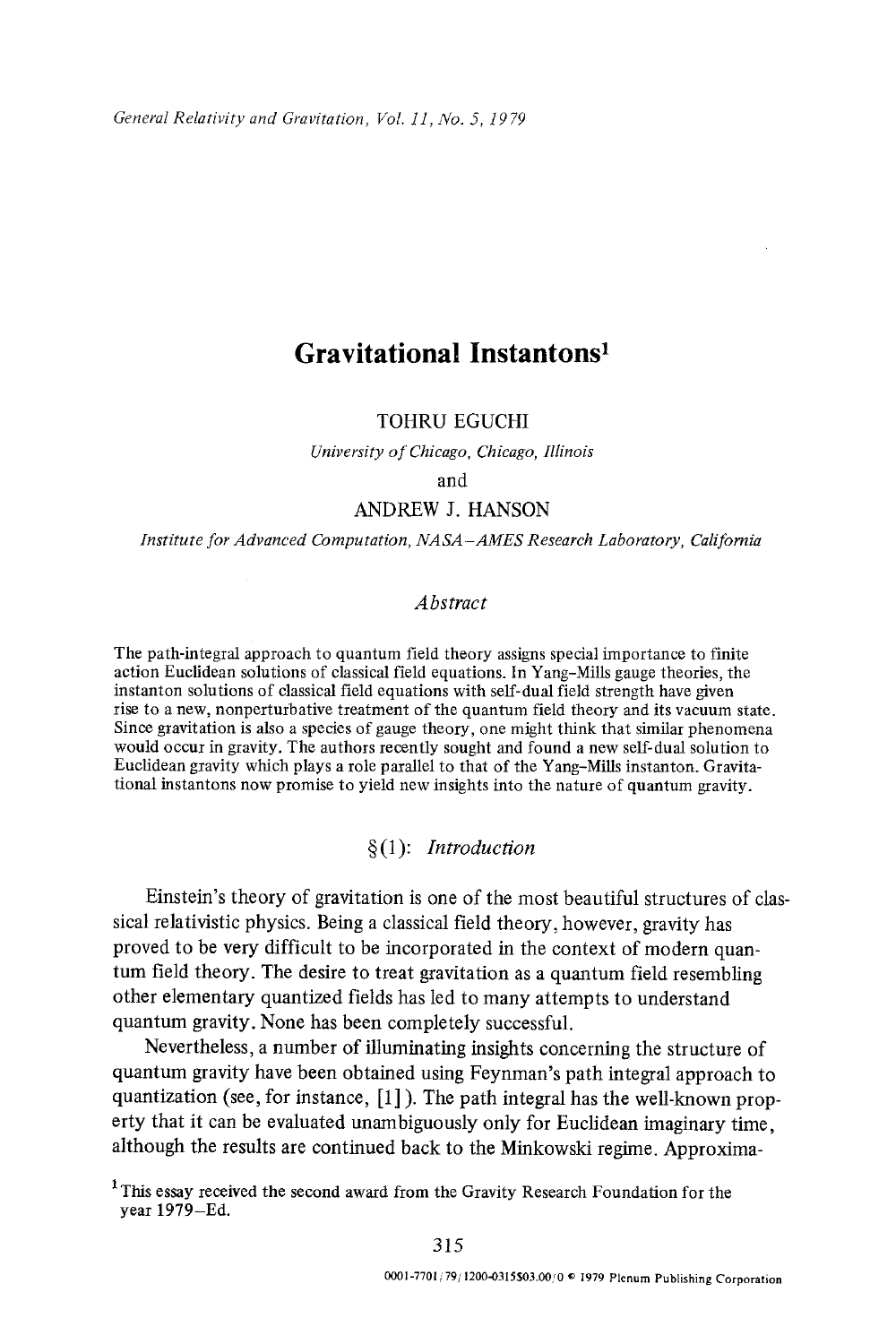tions to the path integral quantization for a theory can therefore be developed first by examining classical Euclidean solutions of the theory and then making a systematic perturbative expansion around these solutions. Since the weight of a given path in the path integral is proportional to the exponential of minus the action, the minimum-action Euclidean solution may dominate the path integral. Quantum amplitudes found by expanding around such a solution have a good chance of being fairly accurate.

#### §(2): Instantons

One example of a minimum-action solution to a nonlinear field theory which has recently attracted a great deal of interest is the *instanton* solution to the Yang-Mills equations found by Belavin, Polyakov, Schwarz, and Tyupkin [2]. This solution is called an instanton because its Yang-Mills field strength is concentrated around one point in four-dimensional Euclidean space-time. In the distant past and distant future, the field strength vanishes: a bump in the field strength appears for an instant of time, then dies away.

The instanton solution arises in an intriguing fashion. First one examines the Yang-Mills equations

$$
\partial_{\mu}F_{\mu\nu} + [A_{\mu}, F_{\mu\nu}] = 0 \qquad (2.1)
$$

and the identity

$$
\epsilon_{\mu\alpha\beta\gamma}(\partial_{\alpha}F_{\beta\gamma} + [A_{\alpha}, F_{\beta\gamma}]) = 0 \tag{2.2}
$$

which follows from the definition of the field strength

$$
F_{\mu\nu} = \partial_{\mu}A_{\nu} - \partial_{\nu}A_{\mu} + [A_{\mu}, A_{\nu}]
$$

Then one observes that *if*  $F_{\mu\nu}$  *is self-dual* or anti-self-dual,

$$
F_{\mu\nu} = \pm \tilde{F}_{\mu\nu} \equiv \pm \frac{1}{2} \epsilon_{\mu\nu\alpha\beta} F_{\alpha\beta} \tag{2.3}
$$

the identity (2.2) implies that the Yang-Mills equations (2.1) are satisfied. Furthermore, one can show that field strengths satisfying equation (2.3) are absolute minima of the Yang-Mills action.

Now we notice that equation (2.3) contains only first derivatives of the potential  $A<sub>u</sub>$ , and yet it implies the solution of equation (2.1), which contains second derivatives of  $A_{\mu}$ . Thus in this special case it is possible to reduce the Yang-Mills equations to a first-order differential equation. Suppose one chooses the Ansatz

$$
A_{\mu} = \rho(r)g^{-1} \frac{\partial g}{\partial x_{\mu}} \tag{2.4}
$$

for the SU(2) Yang-Mills gauge potential, where  $r^2 = t^2 + x^2$ ,  $g = (t - i\tau \cdot x)/r$ and  $\{\tau\}$  are the Pauli matrices. Then if we require the field strength to be self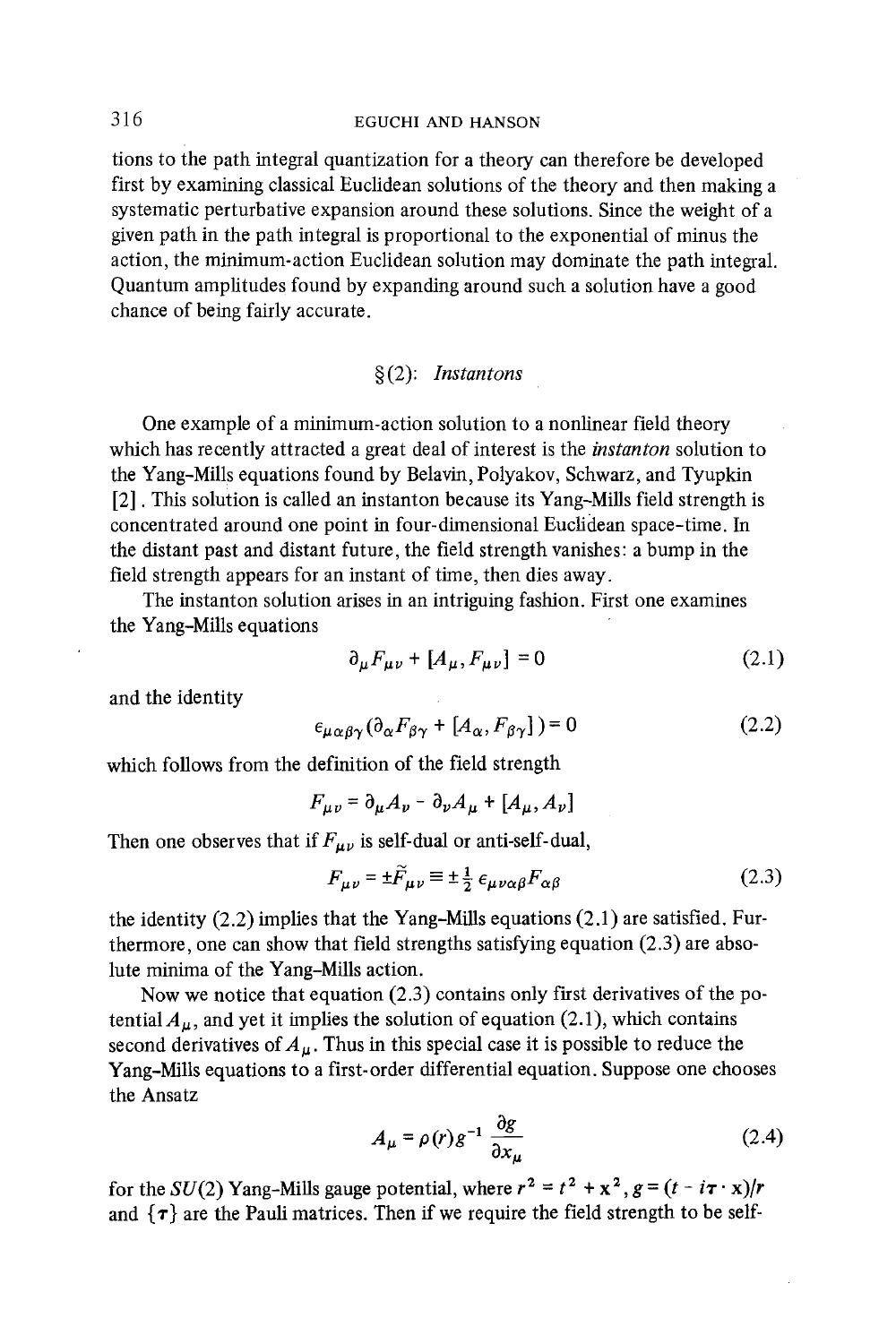dual,  $\bar{F}_{\mu\nu} = \tilde{F}_{\mu\nu}$ , we find the first-order differential equation

$$
\frac{d\rho(r)}{dr} + \frac{2}{r} (\rho - 1)\rho = 0
$$
 (2.5)

with the solution

$$
\rho(r) = r^2/(r^2 + a^2) \tag{2.6}
$$

The potential  $A_\mu$  given by equations (2.4) and (2.6) is the instanton solution to the Yang-Mills equations, which produces a self-dual field strength  $F_{\mu\nu}$  concentrated at  $r = 0$  and falling off in all directions like  $1/r<sup>4</sup>$ .

The physical implications of the instanton are profound. It provides a new nonperturbative starting point for the path-integral quantization of Yang-Mills field theory. Perhaps the most striking consequence of the instanton is the fact that the Yang-Mills vacuum has an infinitely periodic structure: the true vacuum is a superposition of an infinite number of equivalent vacuum states [3]. The instanton action gives a first approximation to the tunneling amplitude between two adjacent vacuum states. Since instantons carry nontrivial topological quantum numbers, these tunneling amplitudes break various symmetries of the theory. In particular there exists a zero-energy solution to the Dirac equation in the instanton field and this causes a nonconservation of the ninth axial vector current and the breakdown of chiral  $U(1)$  symmetry [4]. Instantons also possibly generate CP violation and baryon-number nonconservation.

The existence of spin- $\frac{1}{2}$  zero mode in the instanton field is a consequence of a mathematical theorem, the Atiyah-Singer index theorem [5], and is ultimately traceable to the deep relationship between Yang-MiUs theory and the differential geometry of fiber bundles (see, for instance, [6] ).

#### w *Self-Dual Solutions of Euclidean Gravity*

The fact that Yang-Mills theory and its instanton solutions are intimately related to geometry suggests that we examine the other major link between geometry and physics, i.e., Einstein's theory of gravitation. By exploring a number of parallels between Yang-Mills equations and Einstein equations, the present authors were able to discover a new solution of Euclidean gravity [7] which strongly resembles the Yang-Mills instanton.

The gravitational instanton can be derived in the following way: First, consider a Euclidean metric  $g_{\mu\nu}$  decomposed into vierbein one-forms  $e^a$  =  $e^a{}_\mu dx^\mu$  as

$$
ds^{2} = g_{\mu\nu} dx^{\mu} dx^{\nu} = \sum_{a=0}^{3} (e^{a})^{2}
$$
 (3.1)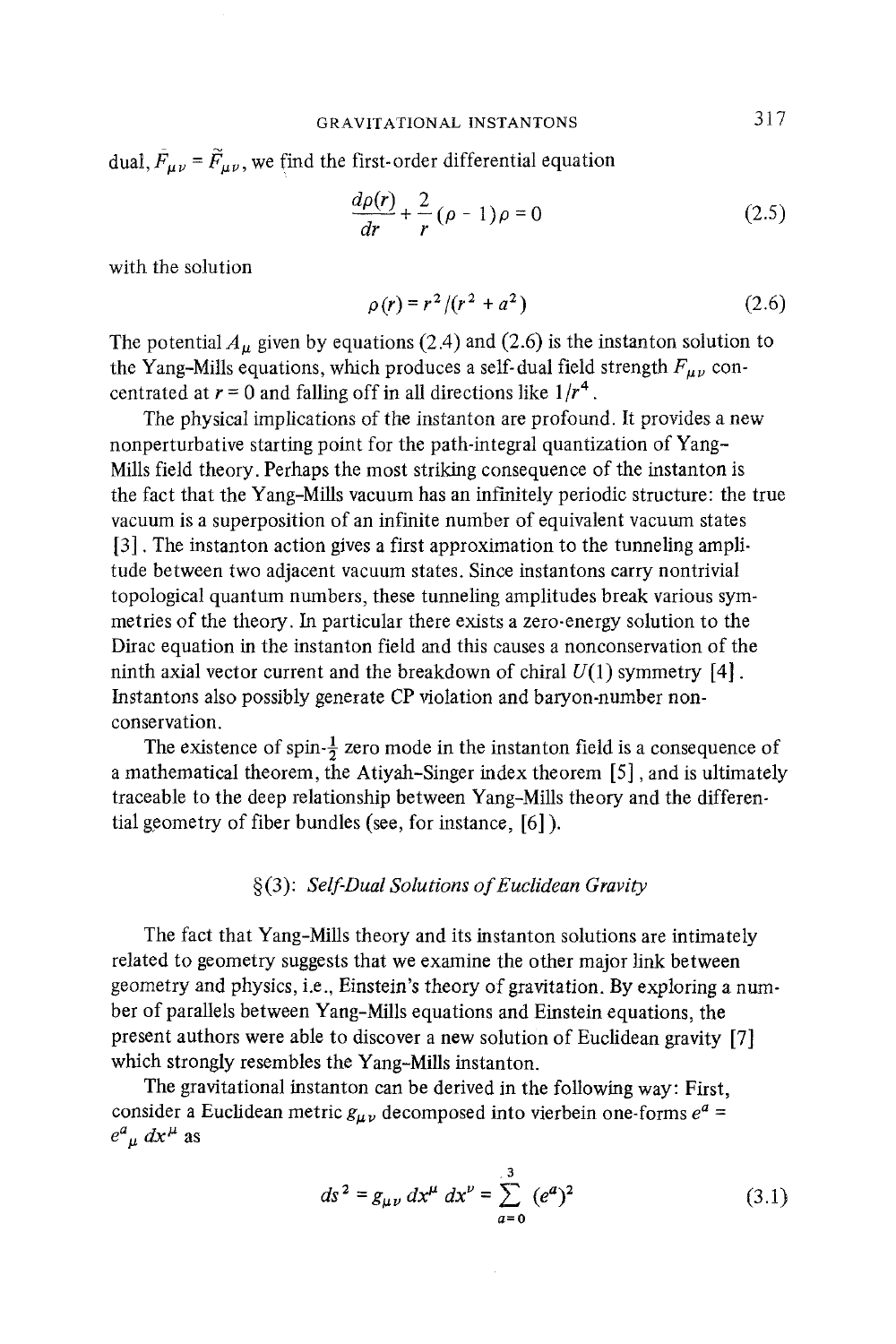and recall that the spin connection one-form  $\omega_{ab}$  is determined by

$$
de^{a} + \omega_{ab} \wedge e^{b} = 0, \qquad \omega_{ab} = -\omega_{ba} \tag{3.2}
$$

Then note that self- duality (or anti-self- duality) of the spin connection one-form,

$$
\omega_{ab} = \pm \widetilde{\omega}_{ab} \equiv \pm \frac{1}{2} \epsilon_{abcd} \omega_{cd} \tag{3.3}
$$

implies self-duality of the curvature two-form,

$$
R_{ab} \equiv d\omega_{ab} + \omega_{ac} \wedge \omega_{cb} \equiv \frac{1}{2} R_{abcd} e^c \wedge e^d \tag{3.4}
$$

But self-duality of the curvature two-form,

$$
R_{ab} = \pm \tilde{R}_{ab} \equiv \pm \frac{1}{2} \epsilon_{abcd} R_{cd} \tag{3.5}
$$

together with the cyclic identity  $\epsilon_{ebcd}R_{abcd} = 0$  imply that the empty space Einstein equations are satisfied. Thus equation (3.5) is the gravitational analog of the fact that self-dual Yang-MiUs field strengths satisfy the Yang-Mills equations.

Now we observe that equation (3.3) contains only first derivatives of the metric while implying the validity of equation (3.5) and hence Einstein's equations. This means that we will be able to reduce Einstein's equations to a firstorder differential equation, analogous to the Yang-Mills case.

All that is needed now is a good guess for the metric to play the role of equation (2.4). An obvious tactic is to study the flat metric in four-dimensional polar coordinates,

$$
ds^{2} = dr^{2} + r^{2} (\sigma_{x}^{2} + \sigma_{y}^{2} + \sigma_{z}^{2})
$$

where

$$
\sigma_x = \frac{1}{2} \left( \sin \psi \, d\theta - \sin \theta \, \cos \psi \, d\phi \right)
$$
  
\n
$$
\sigma_y = \frac{1}{2} \left( -\cos \psi \, d\theta - \sin \theta \, \sin \psi \, d\phi \right)
$$
  
\n
$$
\sigma_z = \frac{1}{2} \left( d\psi + \cos \theta \, d\phi \right)
$$
  
\n
$$
0 \le \theta < \pi, \quad 0 \le \phi < 2\pi, \quad 0 \le \psi < 4\pi
$$

We then examine the following modification of the flat metric:

$$
ds^{2} = f^{2}(r) dr^{2} + r^{2} [\sigma_{x}^{2} + \sigma_{y}^{2} + g^{2}(r) \sigma_{z}^{2}]
$$
 (3.7)

A straightforward calculation shows that the spin connections  $\omega_{ab}$  are antiself-dual if  $f(r)$  and  $g(r)$  obey the first-order differential equations

$$
fg = 1
$$
\n
$$
g + r \frac{dg}{dr} = f(2 - g^2)
$$
\n(3.8)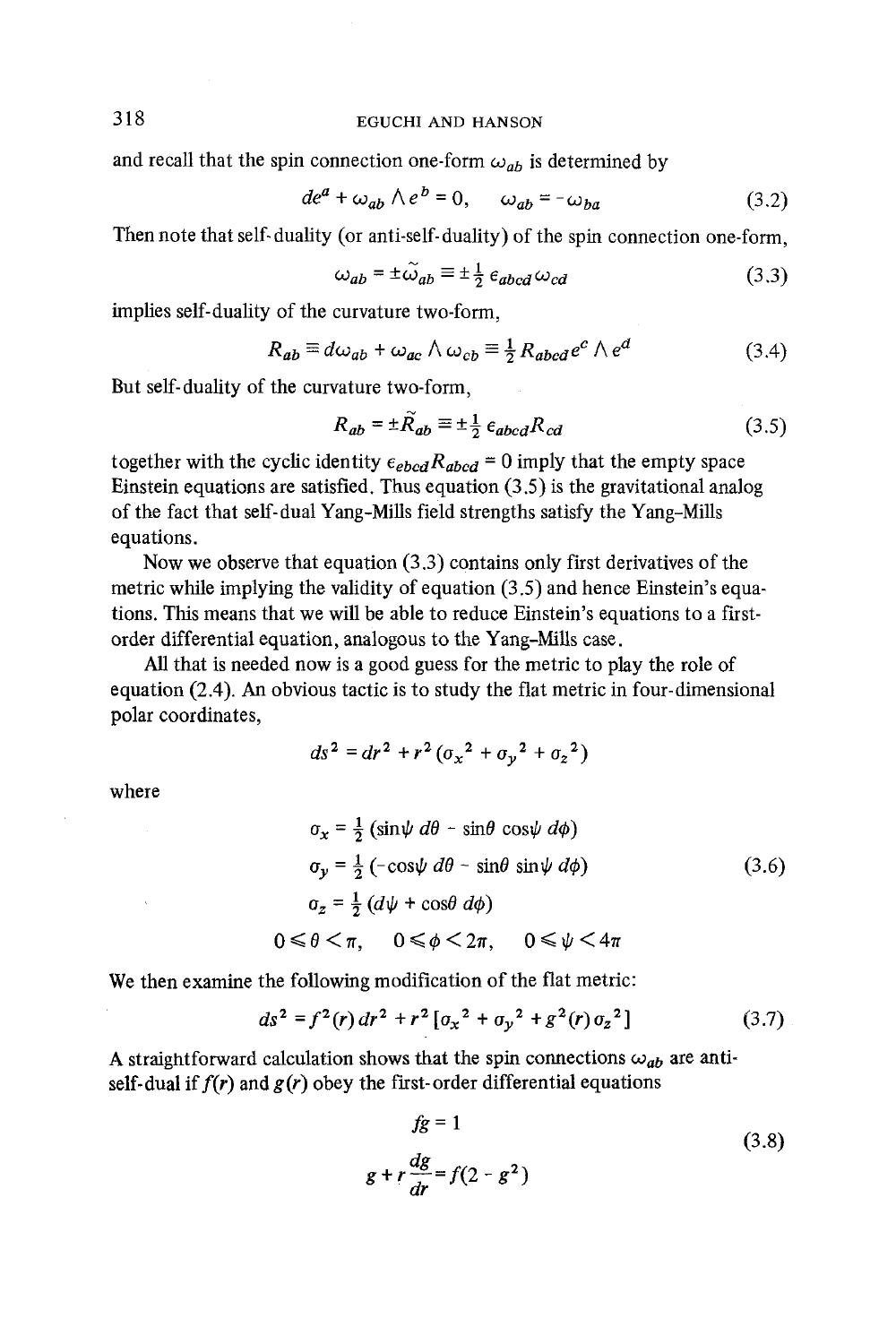The solution of these equations is

$$
g^{2}(r) = f^{-2}(r) = 1 - (a/r)^{4}
$$
 (3.9)

Thus the metric [7]

$$
ds^{2} = [1 - (a/r)^{4}]^{-1} dr^{2} + r^{2} \{ \sigma_{x}^{2} + \sigma_{y}^{2} + [1 - (a/r)^{4}] \sigma_{z}^{2} \} \qquad (3.10)
$$

satisfies the Einstein equations with anti-self-dual curvature.

One must of course check that the manifold defined by the above metric is geodesically complete. One finds that all is well, provided the range of  $\psi$  is changed to [8]

$$
0 \leqslant \psi \leqslant 2\pi \tag{3.11}
$$

This means that at  $\infty$ , the coordinate  $x_{\mu}$  is identified with its TP conjugate partner  $-x_{\mu}$ . Except for this identification, the metric approaches a *flat-space* metric at  $\infty$ . The manifold's natural origin is at  $r = a$ , where the metric is in fact regular and there is an instantonlike bump in the curvature.

The new gravitational instanton metric  $(3.10)$  is now known to be the first of a family of multiple-instanton metrics discovered subsequently by Gibbons and Hawking  $[9]$ . These interesting metrics have been shown by Calabi  $[10]$ and by Hitchin [11] to arise in a natural mathematical context.

We now turn to the physical meaning of the gravitational instanton metric (3.10). In the first place, since the metric satisfies the Einstein empty-space equations, its scalar curvature and classical action *vanish.* Therefore the gravitational instanton gives a dominant contribution to the path integral as important as the contribution of the flat metric itself. Secondly, since the metric approaches that of a flat space at infinity modulo an identification, it makes contributions to the asymptotic scattering states of conventional quantum field theory and causes a certain type of symmetry violation. Perry  $[12]$  has pointed out that the simplest nontrivial amplitude induced by the gravitational instanton occurs in the particle four-point function. He has shown that in the electronpositron scattering process incoming electrons are transformed by an instanton into outgoing positrons with reversed helicity. This phenomenon is the TP reversal which takes place as a particle passes through an instanton field (recall that  $x_{\mu}$  had to be identified asymptotically with its TP conjugate  $-x_{\mu}$ ). We also remark that while the gravitational instanton does not contribute to the zerofrequency modes of a spin- $\frac{1}{2}$  Dirac particle, it does produce zero-frequency solutions of the spin  $\frac{3}{2}$  Rarita-Schwinger equation [13] and thus possibly breaks chiral  $U(1)$  symmetry.

Thus our gravitational instanton solution (3.10) of the Einstein equations bears a remarkable resemblance to the instanton solution of Yang-Mills theory. We may summarize the parallels in the following table: